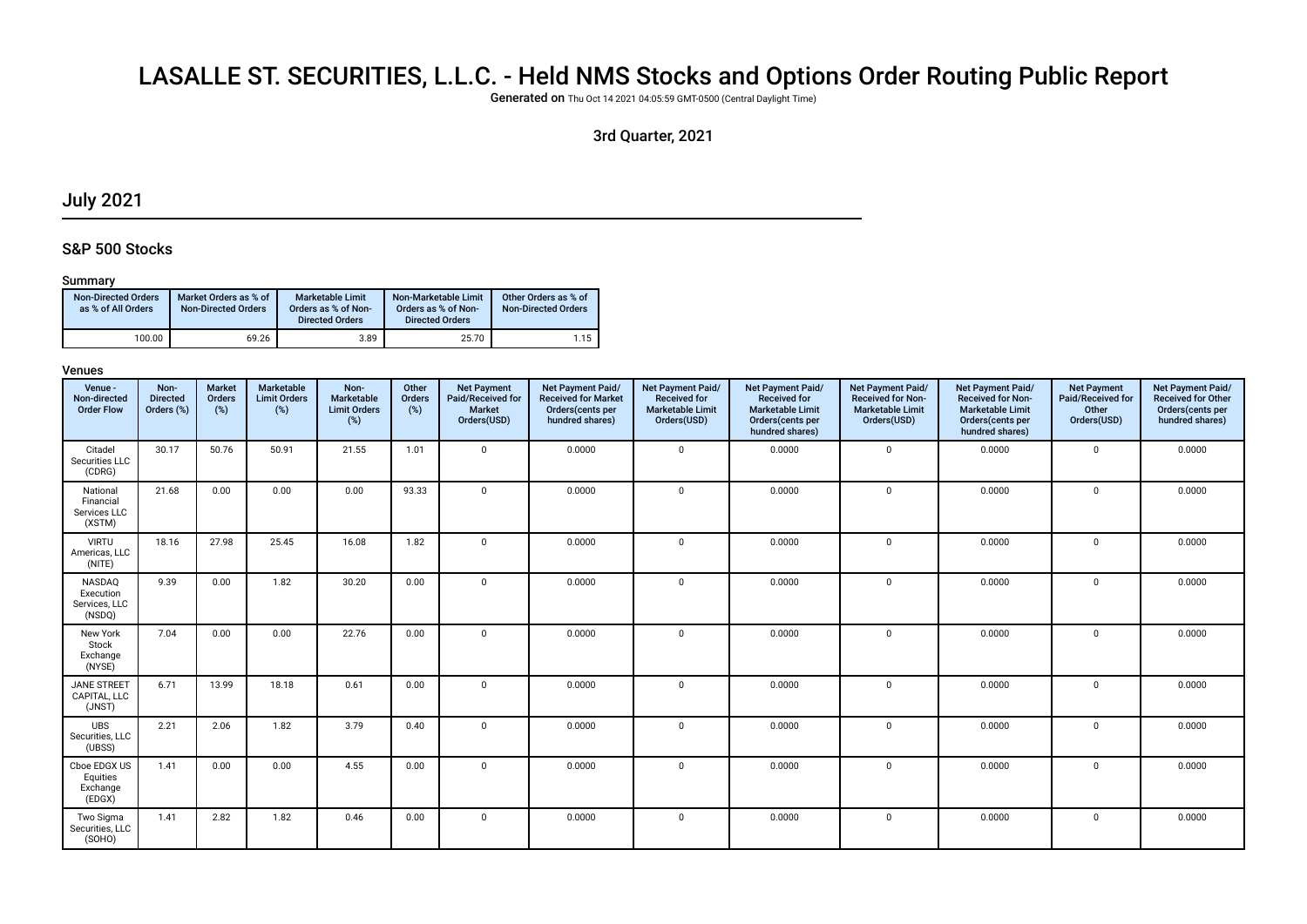| Venue -<br>Non-directed<br><b>Order Flow</b> | Non-<br><b>Directed</b><br>Orders (%) | <b>Market</b><br><b>Orders</b><br>(%) | Marketable<br><b>Limit Orders</b> | Non-<br>Marketable<br><b>Limit Orders</b><br>(%) | Other<br><b>Orders</b><br>(%) | <b>Net Payment</b><br><b>Paid/Received for</b><br><b>Market</b><br>Orders(USD) | <b>Net Payment Paid/</b><br><b>Received for Market</b><br>Orders cents per<br>hundred shares) | <b>Net Payment Paid/</b><br><b>Received for</b><br><b>Marketable Limit</b><br>Orders(USD) | <b>Net Payment Paid/</b><br><b>Received for</b><br><b>Marketable Limit</b><br>Orders (cents per<br>hundred shares) | <b>Net Payment Paid/</b><br><b>Received for Non-</b><br><b>Marketable Limit</b><br>Orders(USD) | Net Payment Paid/<br><b>Received for Non-</b><br><b>Marketable Limit</b><br>Orders(cents per<br>hundred shares) | <b>Net Payment</b><br><b>Paid/Received for</b><br>Other<br>Orders(USD) | <b>Net Payment Paid/</b><br><b>Received for Other</b><br>Orders (cents per<br>hundred shares) |
|----------------------------------------------|---------------------------------------|---------------------------------------|-----------------------------------|--------------------------------------------------|-------------------------------|--------------------------------------------------------------------------------|-----------------------------------------------------------------------------------------------|-------------------------------------------------------------------------------------------|--------------------------------------------------------------------------------------------------------------------|------------------------------------------------------------------------------------------------|-----------------------------------------------------------------------------------------------------------------|------------------------------------------------------------------------|-----------------------------------------------------------------------------------------------|
| G1 Execution<br>Services, LLC<br>(ETMM)      | .03                                   | 2.39                                  | 0.00                              | 0.00                                             | 0.00                          |                                                                                | 0.0000                                                                                        |                                                                                           | 0.0000                                                                                                             |                                                                                                | 0.0000                                                                                                          |                                                                        | 0.0000                                                                                        |

Citadel Securities LLC (CDRG):

[Insert discussion of the material aspects of the relationship with this venue pursuant to rule 606(a)(1)(iv).]

National Financial Services LLC (XSTM): [Insert discussion of the material aspects of the relationship with this venue pursuant to rule 606(a)(1)(iv).]

VIRTU Americas, LLC (NITE): [Insert discussion of the material aspects of the relationship with this venue pursuant to rule 606(a)(1)(iv).]

NASDAQ Execution Services, LLC (NSDQ): [Insert discussion of the material aspects of the relationship with this venue pursuant to rule 606(a)(1)(iv).]

New York Stock Exchange (NYSE): [Insert discussion of the material aspects of the relationship with this venue pursuant to rule 606(a)(1)(iv).]

JANE STREET CAPITAL, LLC (JNST): [Insert discussion of the material aspects of the relationship with this venue pursuant to rule 606(a)(1)(iv).]

UBS Securities, LLC (UBSS): [Insert discussion of the material aspects of the relationship with this venue pursuant to rule 606(a)(1)(iv).]

Cboe EDGX US Equities Exchange (EDGX): [Insert discussion of the material aspects of the relationship with this venue pursuant to rule 606(a)(1)(iv).]

Two Sigma Securities, LLC (SOHO): [Insert discussion of the material aspects of the relationship with this venue pursuant to rule 606(a)(1)(iv).]

G1 Execution Services, LLC (ETMM): [Insert discussion of the material aspects of the relationship with this venue pursuant to rule 606(a)(1)(iv).]

# July 2021

 $=$   $-$ 

### Non-S&P 500 Stocks

#### Summary

| <b>Non-Directed Orders</b><br>as % of All Orders | Market Orders as % of<br><b>Non-Directed Orders</b> | <b>Marketable Limit</b><br>Orders as % of Non-<br><b>Directed Orders</b> | Non-Marketable Limit<br>Orders as % of Non-<br><b>Directed Orders</b> | Other Orders as % of<br><b>Non-Directed Orders</b> |
|--------------------------------------------------|-----------------------------------------------------|--------------------------------------------------------------------------|-----------------------------------------------------------------------|----------------------------------------------------|
| 100.00                                           | 66.53                                               | 6.06                                                                     | 25.42                                                                 | 1.99                                               |

 $-$ 

| Venue -<br>Non-directed<br><b>Order Flow</b> | Non-<br><b>Directed</b><br>Orders (%) | <b>Market</b><br><b>Orders</b><br>$(\%)$ | Marketable<br><b>Limit Orders</b><br>(%) | Non-<br>Marketable<br><b>Limit Orders</b><br>(%) | Other<br><b>Orders</b><br>(%) | <b>Net Payment</b><br><b>Paid/Received for</b><br><b>Market</b><br>Orders(USD) | Net Payment Paid/<br><b>Received for Market</b><br>Orders cents per<br>hundred shares) | Net Payment Paid/<br><b>Received for</b><br><b>Marketable Limit</b><br>Orders(USD) | <b>Net Payment Paid/</b><br><b>Received for</b><br><b>Marketable Limit</b><br>Orders (cents per<br>hundred shares) | <b>Net Payment Paid/</b><br><b>Received for Non-</b><br><b>Marketable Limit</b><br>Orders(USD) | <b>Net Payment Paid/</b><br><b>Received for Non-</b><br><b>Marketable Limit</b><br>Orders (cents per<br>hundred shares) | <b>Net Payment</b><br>Paid/Received for<br>Other<br>Orders(USD) | Net Payment Paid/<br><b>Received for Other</b><br>Orders (cents per<br>hundred shares) |
|----------------------------------------------|---------------------------------------|------------------------------------------|------------------------------------------|--------------------------------------------------|-------------------------------|--------------------------------------------------------------------------------|----------------------------------------------------------------------------------------|------------------------------------------------------------------------------------|--------------------------------------------------------------------------------------------------------------------|------------------------------------------------------------------------------------------------|-------------------------------------------------------------------------------------------------------------------------|-----------------------------------------------------------------|----------------------------------------------------------------------------------------|
| Citadel<br>Securities LLC<br>(CDRG)          | 25.42                                 | 49.15                                    | 47.21                                    | 12.18                                            | 2.81                          |                                                                                | 0.0000                                                                                 |                                                                                    | 0.0000                                                                                                             |                                                                                                | 0.0000                                                                                                                  |                                                                 | 0.0000                                                                                 |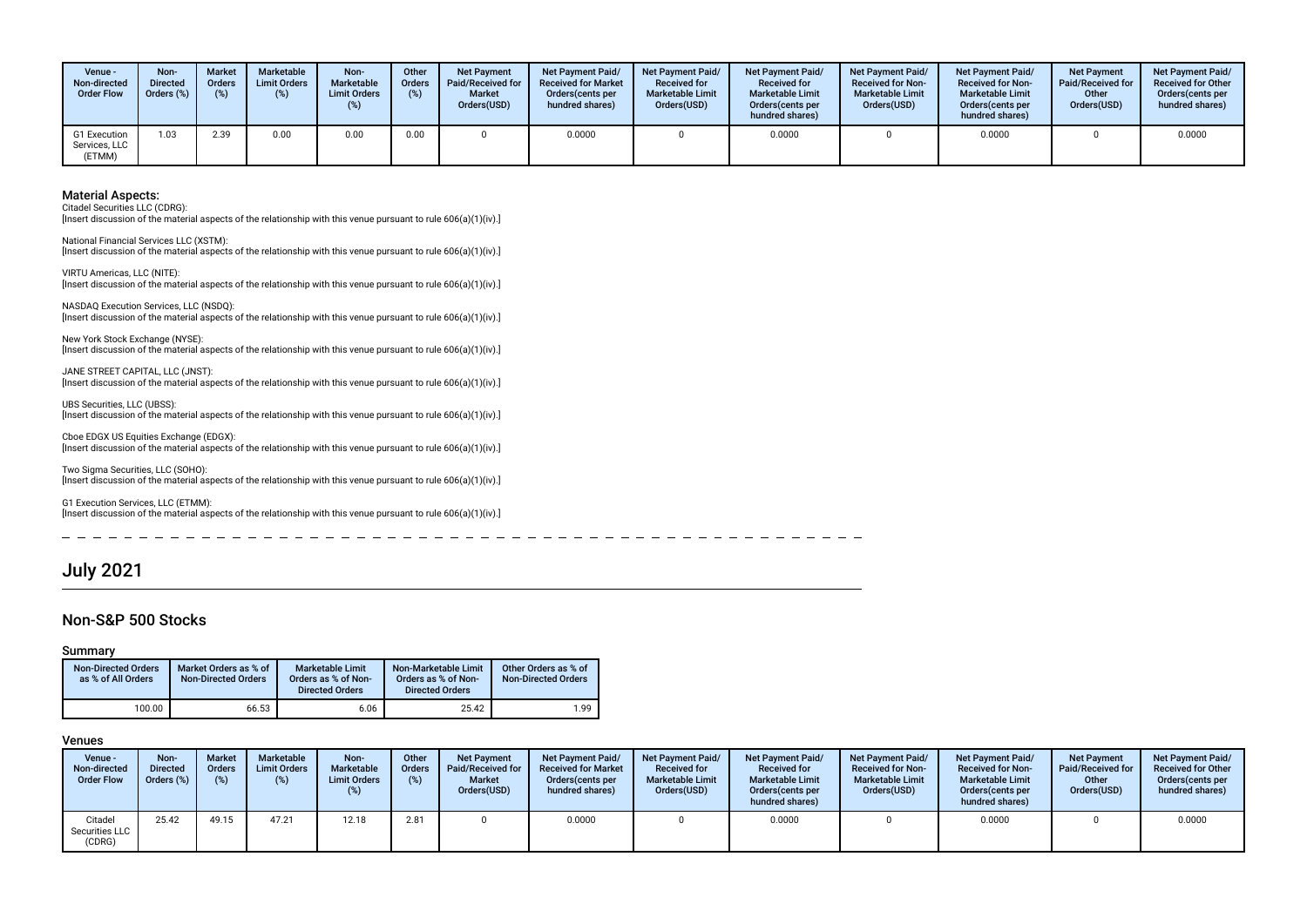| Venue -<br>Non-directed<br><b>Order Flow</b>    | Non-<br><b>Directed</b><br>Orders (%) | <b>Market</b><br><b>Orders</b><br>(%) | Marketable<br><b>Limit Orders</b><br>(%) | Non-<br>Marketable<br><b>Limit Orders</b><br>(%) | Other<br>Orders<br>(%) | <b>Net Payment</b><br>Paid/Received for<br><b>Market</b><br>Orders(USD) | Net Payment Paid/<br><b>Received for Market</b><br>Orders(cents per<br>hundred shares) | Net Payment Paid/<br><b>Received for</b><br><b>Marketable Limit</b><br>Orders(USD) | Net Payment Paid/<br>Received for<br><b>Marketable Limit</b><br>Orders(cents per<br>hundred shares) | Net Payment Paid/<br><b>Received for Non-</b><br><b>Marketable Limit</b><br>Orders(USD) | Net Payment Paid/<br><b>Received for Non-</b><br><b>Marketable Limit</b><br>Orders(cents per<br>hundred shares) | <b>Net Payment</b><br>Paid/Received for<br>Other<br>Orders(USD) | Net Payment Paid/<br><b>Received for Other</b><br>Orders(cents per<br>hundred shares) |
|-------------------------------------------------|---------------------------------------|---------------------------------------|------------------------------------------|--------------------------------------------------|------------------------|-------------------------------------------------------------------------|----------------------------------------------------------------------------------------|------------------------------------------------------------------------------------|-----------------------------------------------------------------------------------------------------|-----------------------------------------------------------------------------------------|-----------------------------------------------------------------------------------------------------------------|-----------------------------------------------------------------|---------------------------------------------------------------------------------------|
| National<br>Financial<br>Services LLC<br>(XSTM) | 25.29                                 | 0.00                                  | 0.00                                     | 0.00                                             | 93.38                  | $\mathbf 0$                                                             | 0.0000                                                                                 | $\Omega$                                                                           | 0.0000                                                                                              | $\mathbf 0$                                                                             | 0.0000                                                                                                          | $\Omega$                                                        | 0.0000                                                                                |
| <b>VIRTU</b><br>Americas, LLC<br>(NITE)         | 18.56                                 | 27.67                                 | 27.41                                    | 20.93                                            | 1.55                   | $\mathbf 0$                                                             | 0.0000                                                                                 | $\Omega$                                                                           | 0.0000                                                                                              | $\mathbf 0$                                                                             | 0.0000                                                                                                          | $\mathbf 0$                                                     | 0.0000                                                                                |
| New York<br>Stock<br>Exchange<br>(NYSE)         | 7.91                                  | 0.00                                  | 3.05                                     | 25.94                                            | 0.00                   | $\Omega$                                                                | 0.0000                                                                                 | $\Omega$                                                                           | 0.0000                                                                                              | $\mathbf 0$                                                                             | 0.0000                                                                                                          | $\Omega$                                                        | 0.0000                                                                                |
| NASDAQ<br>Execution<br>Services, LLC<br>(NSDQ)  | 6.96                                  | 0.00                                  | 0.00                                     | 23.15                                            | 0.00                   | $\Omega$                                                                | 0.0000                                                                                 | $\Omega$                                                                           | 0.0000                                                                                              | $\mathbf 0$                                                                             | 0.0000                                                                                                          | $\mathbf 0$                                                     | 0.0000                                                                                |
| JANE STREET<br>CAPITAL, LLC<br>(JNST)           | 6.36                                  | 14.66                                 | 12.18                                    | 0.57                                             | 0.00                   | $\Omega$                                                                | 0.0000                                                                                 | $\Omega$                                                                           | 0.0000                                                                                              | $\mathbf 0$                                                                             | 0.0000                                                                                                          | $\Omega$                                                        | 0.0000                                                                                |
| Cboe EDGX US<br>Equities<br>Exchange<br>(EDGX)  | 2.92                                  | 0.00                                  | 0.00                                     | 9.70                                             | 0.00                   | $\mathbf 0$                                                             | 0.0000                                                                                 | $\mathbf 0$                                                                        | 0.0000                                                                                              | $\mathbf 0$                                                                             | 0.0000                                                                                                          | $\mathbf 0$                                                     | 0.0000                                                                                |
| Two Sigma<br>Securities, LLC<br>(SOHO)          | 1.75                                  | 3.99                                  | 3.55                                     | 0.19                                             | 0.00                   | $\Omega$                                                                | 0.0000                                                                                 | $\Omega$                                                                           | 0.0000                                                                                              | $\mathbf 0$                                                                             | 0.0000                                                                                                          | $\Omega$                                                        | 0.0000                                                                                |
| <b>NYSE</b> Arca<br>(ARCA)                      | 1.70                                  | 0.00                                  | 0.51                                     | 5.58                                             | 0.00                   | $\Omega$                                                                | 0.0000                                                                                 | $\Omega$                                                                           | 0.0000                                                                                              | $\mathbf 0$                                                                             | 0.0000                                                                                                          | $\mathbf 0$                                                     | 0.0000                                                                                |
| <b>UBS</b><br>Securities, LLC<br>(UBSS)         | 1.33                                  | 2.14                                  | 2.54                                     | 1.27                                             | 0.07                   | $\mathbf 0$                                                             | 0.0000                                                                                 | $\Omega$                                                                           | 0.0000                                                                                              | 0                                                                                       | 0.0000                                                                                                          | $\mathbf 0$                                                     | 0.0000                                                                                |

Citadel Securities LLC (CDRG):

[Insert discussion of the material aspects of the relationship with this venue pursuant to rule 606(a)(1)(iv).]

National Financial Services LLC (XSTM):

[Insert discussion of the material aspects of the relationship with this venue pursuant to rule 606(a)(1)(iv).]

VIRTU Americas, LLC (NITE): Insert discussion of the material aspects of the relationship with this venue pursuant to rule 606(a)(1)(iv).]

New York Stock Exchange (NYSE): [Insert discussion of the material aspects of the relationship with this venue pursuant to rule 606(a)(1)(iv).]

NASDAQ Execution Services, LLC (NSDQ): [Insert discussion of the material aspects of the relationship with this venue pursuant to rule 606(a)(1)(iv).]

JANE STREET CAPITAL, LLC (JNST): [Insert discussion of the material aspects of the relationship with this venue pursuant to rule 606(a)(1)(iv).]

Cboe EDGX US Equities Exchange (EDGX): [Insert discussion of the material aspects of the relationship with this venue pursuant to rule 606(a)(1)(iv).]

Two Sigma Securities, LLC (SOHO): [Insert discussion of the material aspects of the relationship with this venue pursuant to rule 606(a)(1)(iv).]

NYSE Arca (ARCA): [Insert discussion of the material aspects of the relationship with this venue pursuant to rule 606(a)(1)(iv).]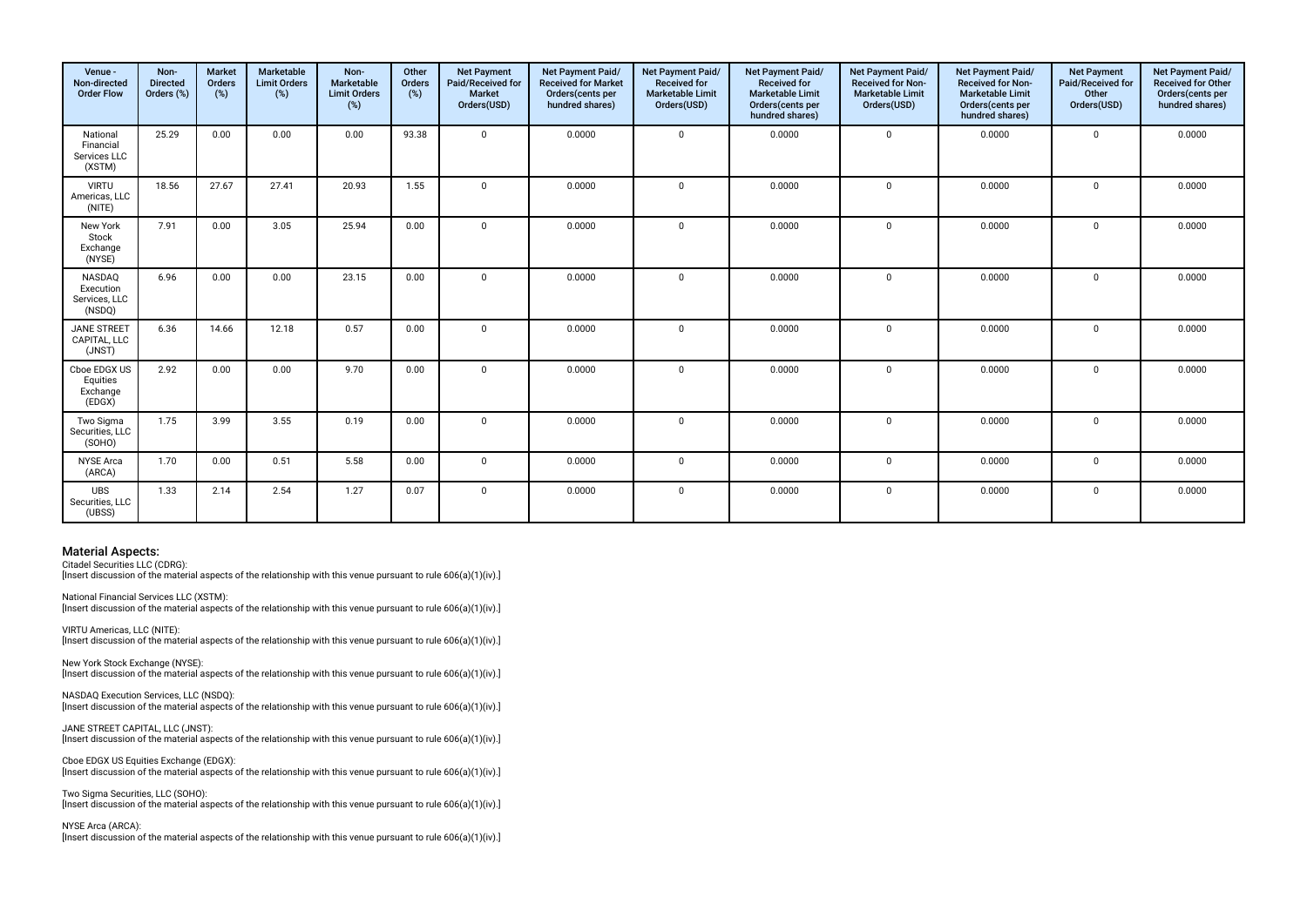#### $\sim$

# July 2021

### **Options**

 $\overline{a}$ 

#### Summary

| <b>Non-Directed Orders</b><br>as % of All Orders | Market Orders as % of<br><b>Non-Directed Orders</b> | <b>Marketable Limit</b><br>Orders as % of Non-<br><b>Directed Orders</b> | Non-Marketable Limit<br>Orders as % of Non-<br><b>Directed Orders</b> | Other Orders as % of<br><b>Non-Directed Orders</b> |
|--------------------------------------------------|-----------------------------------------------------|--------------------------------------------------------------------------|-----------------------------------------------------------------------|----------------------------------------------------|
| 100.00                                           | $11.98$ .                                           | 12.55                                                                    | 73.00                                                                 | 2.47                                               |

#### Venues

| Venue -<br>Non-directed<br><b>Order Flow</b>     | Non-<br><b>Directed</b><br>Orders (%) | <b>Market</b><br>Orders<br>(%) | <b>Marketable</b><br><b>Limit Orders</b><br>(%) | Non-<br>Marketable<br><b>Limit Orders</b><br>(%) | Other<br><b>Orders</b><br>(%) | <b>Net Payment</b><br>Paid/Received for<br><b>Market</b><br>Orders(USD) | Net Payment Paid/<br><b>Received for Market</b><br>Orders (cents per<br>hundred shares) | Net Payment Paid/<br><b>Received for</b><br><b>Marketable Limit</b><br>Orders(USD) | <b>Net Payment Paid/</b><br><b>Received for</b><br><b>Marketable Limit</b><br>Orders(cents per<br>hundred shares) | <b>Net Payment Paid/</b><br><b>Received for Non-</b><br><b>Marketable Limit</b><br>Orders(USD) | Net Payment Paid/<br><b>Received for Non-</b><br><b>Marketable Limit</b><br>Orders (cents per<br>hundred shares) | <b>Net Payment</b><br>Paid/Received<br>for Other<br>Orders(USD) | <b>Net Payment Paid/</b><br><b>Received for Other</b><br>Orders(cents per<br>hundred shares) |
|--------------------------------------------------|---------------------------------------|--------------------------------|-------------------------------------------------|--------------------------------------------------|-------------------------------|-------------------------------------------------------------------------|-----------------------------------------------------------------------------------------|------------------------------------------------------------------------------------|-------------------------------------------------------------------------------------------------------------------|------------------------------------------------------------------------------------------------|------------------------------------------------------------------------------------------------------------------|-----------------------------------------------------------------|----------------------------------------------------------------------------------------------|
| <b>Citadel Securities</b><br>LLC (CDRG)          | 45.47                                 | 42.86                          | 50.00                                           | 44.86                                            | 61.54                         | $\Omega$                                                                | 0.0000                                                                                  | $\Omega$                                                                           | 0.0000                                                                                                            |                                                                                                | 0.0000                                                                                                           | $\Omega$                                                        | 0.0000                                                                                       |
| Susquehanna<br>Capital Group<br>(SUSQ)           | 20.19                                 | 44.44                          | 38.24                                           | 15.41                                            | 23.08                         | $\Omega$                                                                | 0.0000                                                                                  | $\Omega$                                                                           | 0.0000                                                                                                            |                                                                                                | 0.0000                                                                                                           |                                                                 | 0.0000                                                                                       |
| Wolverine<br>Execution<br>Services LLC<br>(WEXX) | 19.64                                 | 1.59                           | 0.00                                            | 24.32                                            | 0.00                          | 0                                                                       | 0.0000                                                                                  | $\Omega$                                                                           | 0.0000                                                                                                            |                                                                                                | 0.0000                                                                                                           |                                                                 | 0.0000                                                                                       |
| Dash Financial<br>Technologies<br>LLC (DASH)     | 10.71                                 | 6.35                           | 8.82                                            | 11.30                                            | 15.38                         | $\Omega$                                                                | 0.0000                                                                                  | $\Omega$                                                                           | 0.0000                                                                                                            |                                                                                                | 0.0000                                                                                                           | $\Omega$                                                        | 0.0000                                                                                       |
| Morgan Stanley<br>& Company LLC<br>(MSCO)        | 3.98                                  | 4.76                           | 2.94                                            | 4.11                                             | 0.00                          | $\Omega$                                                                | 0.0000                                                                                  | 0                                                                                  | 0.0000                                                                                                            |                                                                                                | 0.0000                                                                                                           | 0                                                               | 0.0000                                                                                       |

 $\frac{1}{2}$ 

#### Material Aspects:

Citadel Securities LLC (CDRG): [Insert discussion of the material aspects of the relationship with this venue pursuant to rule 606(a)(1)(iv).]

Susquehanna Capital Group (SUSQ):

[Insert discussion of the material aspects of the relationship with this venue pursuant to rule 606(a)(1)(iv).]

Wolverine Execution Services LLC (WEXX): [Insert discussion of the material aspects of the relationship with this venue pursuant to rule 606(a)(1)(iv).]

Dash Financial Technologies LLC (DASH): [Insert discussion of the material aspects of the relationship with this venue pursuant to rule 606(a)(1)(iv).]

Morgan Stanley & Company LLC (MSCO): [Insert discussion of the material aspects of the relationship with this venue pursuant to rule 606(a)(1)(iv).]

# August 2021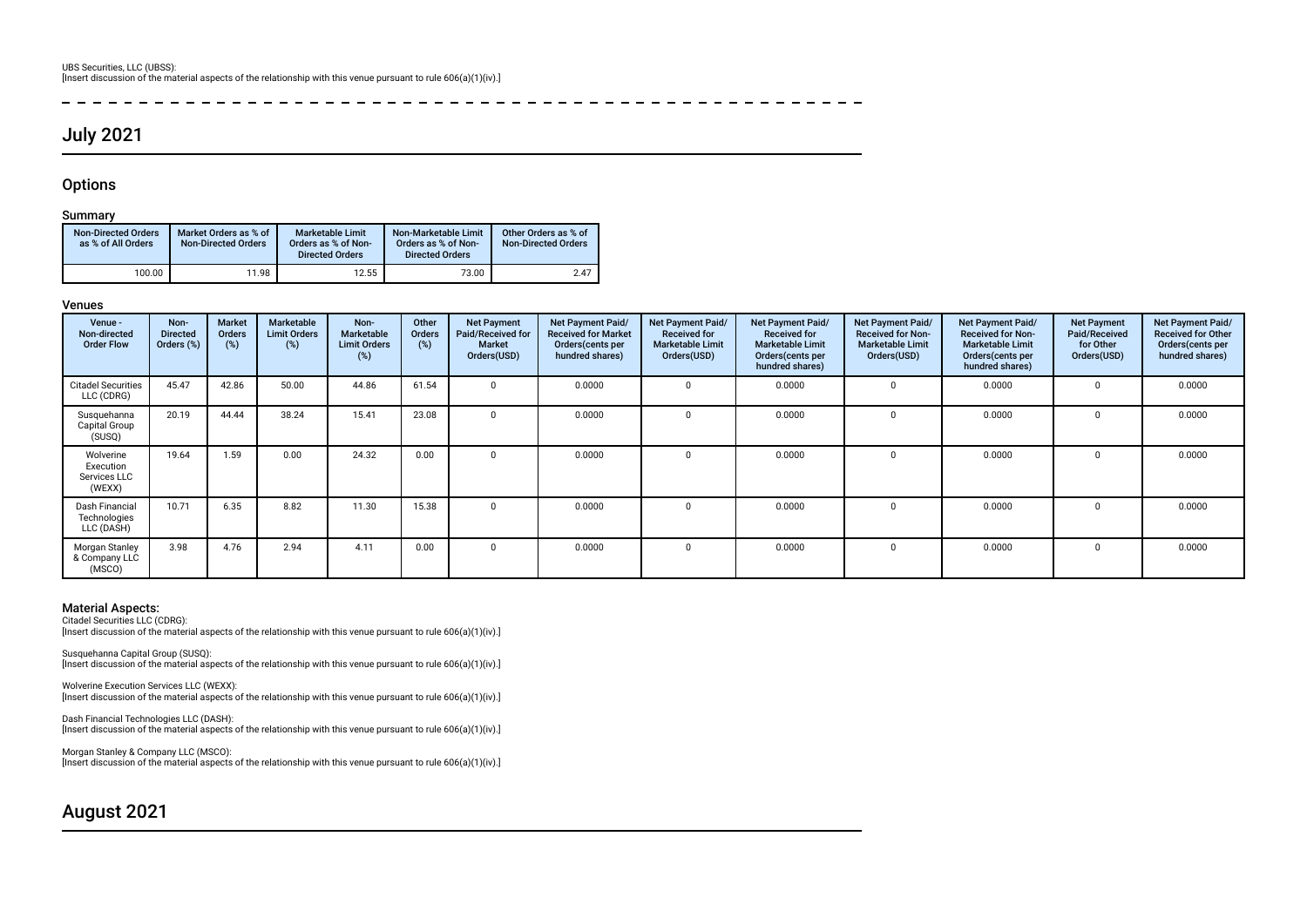# S&P 500 Stocks

#### Summary

| <b>Non-Directed Orders</b><br>as % of All Orders | Market Orders as % of<br><b>Non-Directed Orders</b> | <b>Marketable Limit</b><br>Orders as % of Non-<br><b>Directed Orders</b> | Non-Marketable Limit<br>Orders as % of Non-<br><b>Directed Orders</b> | Other Orders as % of<br><b>Non-Directed Orders</b> |
|--------------------------------------------------|-----------------------------------------------------|--------------------------------------------------------------------------|-----------------------------------------------------------------------|----------------------------------------------------|
| 100.00                                           | 78.08                                               | 2.49                                                                     | 18.52                                                                 | 0.91                                               |

#### Venues

| Venue -<br>Non-directed<br><b>Order Flow</b>    | Non-<br><b>Directed</b><br>Orders (%) | <b>Market</b><br>Orders<br>(%) | Marketable<br><b>Limit Orders</b><br>(%) | Non-<br>Marketable<br><b>Limit Orders</b><br>(%) | Other<br>Orders<br>(%) | <b>Net Payment</b><br>Paid/Received for<br>Market<br>Orders(USD) | Net Payment Paid/<br><b>Received for Market</b><br>Orders(cents per<br>hundred shares) | Net Payment Paid/<br><b>Received for</b><br><b>Marketable Limit</b><br>Orders(USD) | <b>Net Payment Paid/</b><br><b>Received for</b><br><b>Marketable Limit</b><br>Orders(cents per<br>hundred shares) | Net Payment Paid/<br><b>Received for Non-</b><br><b>Marketable Limit</b><br>Orders(USD) | Net Payment Paid/<br><b>Received for Non-</b><br><b>Marketable Limit</b><br>Orders(cents per<br>hundred shares) | <b>Net Payment</b><br>Paid/Received for<br>Other<br>Orders(USD) | Net Payment Paid/<br><b>Received for Other</b><br>Orders(cents per<br>hundred shares) |
|-------------------------------------------------|---------------------------------------|--------------------------------|------------------------------------------|--------------------------------------------------|------------------------|------------------------------------------------------------------|----------------------------------------------------------------------------------------|------------------------------------------------------------------------------------|-------------------------------------------------------------------------------------------------------------------|-----------------------------------------------------------------------------------------|-----------------------------------------------------------------------------------------------------------------|-----------------------------------------------------------------|---------------------------------------------------------------------------------------|
| Citadel<br>Securities LLC<br>(CDRG)             | 30.80                                 | 51.00                          | 50.00                                    | 15.95                                            | 1.03                   | $\overline{0}$                                                   | 0.0000                                                                                 | $\mathbf 0$                                                                        | 0.0000                                                                                                            | $\mathbf 0$                                                                             | 0.0000                                                                                                          | $\mathbf 0$                                                     | 0.0000                                                                                |
| National<br>Financial<br>Services LLC<br>(XSTM) | 24.44                                 | 0.00                           | 0.00                                     | 0.00                                             | 97.13                  | $\mathbf 0$                                                      | 0.0000                                                                                 | $\mathbf 0$                                                                        | 0.0000                                                                                                            | $\mathbf 0$                                                                             | 0.0000                                                                                                          | 0                                                               | 0.0000                                                                                |
| <b>VIRTU</b><br>Americas, LLC<br>(NITE)         | 18.29                                 | 25.30                          | 28.13                                    | 20.71                                            | 1.23                   | $\overline{\mathbf{0}}$                                          | 0.0000                                                                                 | $\mathbf 0$                                                                        | 0.0000                                                                                                            | $\mathbf 0$                                                                             | 0.0000                                                                                                          | $\mathsf{O}$                                                    | 0.0000                                                                                |
| <b>JANE STREET</b><br>CAPITAL, LLC<br>(JNST)    | 8.17                                  | 15.06                          | 18.75                                    | 0.48                                             | 0.00                   | $\mathbf 0$                                                      | 0.0000                                                                                 | $\mathbf 0$                                                                        | 0.0000                                                                                                            | $\mathbf 0$                                                                             | 0.0000                                                                                                          | 0                                                               | 0.0000                                                                                |
| NASDAQ<br>Execution<br>Services, LLC<br>(NSDQ)  | 6.30                                  | 0.00                           | 0.00                                     | 29.05                                            | 0.00                   | $\mathbf 0$                                                      | 0.0000                                                                                 | $\mathbf 0$                                                                        | 0.0000                                                                                                            | $\mathbf 0$                                                                             | 0.0000                                                                                                          | 0                                                               | 0.0000                                                                                |
| New York<br>Stock<br>Exchange<br>(NYSE)         | 3.98                                  | 0.00                           | 3.13                                     | 18.10                                            | 0.00                   | $\mathbf 0$                                                      | 0.0000                                                                                 | $\mathbf 0$                                                                        | 0.0000                                                                                                            | $\mathbf 0$                                                                             | 0.0000                                                                                                          | $\mathbf 0$                                                     | 0.0000                                                                                |
| G1 Execution<br>Services, LLC<br>(ETMM)         | 2.12                                  | 3.82                           | 0.00                                     | 0.71                                             | 0.00                   | $\overline{0}$                                                   | 0.0000                                                                                 | $\Omega$                                                                           | 0.0000                                                                                                            | $\mathbf 0$                                                                             | 0.0000                                                                                                          | 0                                                               | 0.0000                                                                                |
| <b>UBS</b><br>Securities, LLC<br>(UBSS)         | 2.07                                  | 1.20                           | 0.00                                     | 6.43                                             | 0.21                   | $\overline{0}$                                                   | 0.0000                                                                                 | $\Omega$                                                                           | 0.0000                                                                                                            | $\mathbf 0$                                                                             | 0.0000                                                                                                          | $\mathbf 0$                                                     | 0.0000                                                                                |
| Cboe EDGX US<br>Equities<br>Exchange<br>(EDGX)  | 1.86                                  | 0.00                           | 0.00                                     | 8.57                                             | 0.00                   | $\mathbf 0$                                                      | 0.0000                                                                                 | $\Omega$                                                                           | 0.0000                                                                                                            | $\mathbf 0$                                                                             | 0.0000                                                                                                          | 0                                                               | 0.0000                                                                                |
| Two Sigma<br>Securities, LLC<br>(SOHO)          | 1.86                                  | 3.61                           | 0.00                                     | 0.00                                             | 0.00                   | $\overline{0}$                                                   | 0.0000                                                                                 | $\mathbf 0$                                                                        | 0.0000                                                                                                            | $\mathbf 0$                                                                             | 0.0000                                                                                                          | 0                                                               | 0.0000                                                                                |

# Material Aspects: Citadel Securities LLC (CDRG):

[Insert discussion of the material aspects of the relationship with this venue pursuant to rule 606(a)(1)(iv).]

National Financial Services LLC (XSTM): [Insert discussion of the material aspects of the relationship with this venue pursuant to rule 606(a)(1)(iv).]

VIRTU Americas, LLC (NITE): [Insert discussion of the material aspects of the relationship with this venue pursuant to rule 606(a)(1)(iv).]

JANE STREET CAPITAL, LLC (JNST):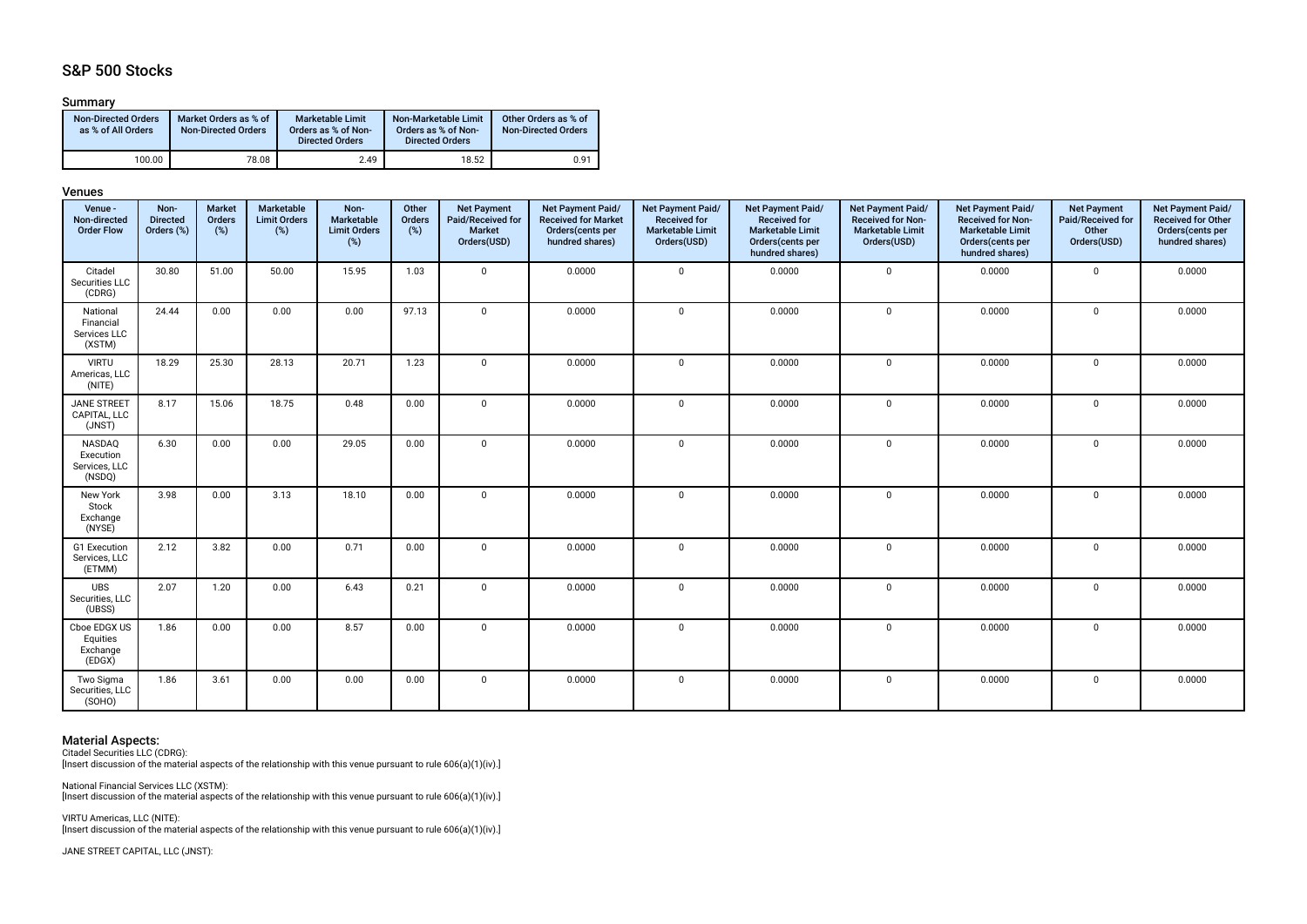[Insert discussion of the material aspects of the relationship with this venue pursuant to rule 606(a)(1)(iv).]

NASDAQ Execution Services, LLC (NSDQ): [Insert discussion of the material aspects of the relationship with this venue pursuant to rule 606(a)(1)(iv).]

New York Stock Exchange (NYSE): [Insert discussion of the material aspects of the relationship with this venue pursuant to rule 606(a)(1)(iv).]

G1 Execution Services, LLC (ETMM): [Insert discussion of the material aspects of the relationship with this venue pursuant to rule 606(a)(1)(iv).]

UBS Securities, LLC (UBSS): [Insert discussion of the material aspects of the relationship with this venue pursuant to rule 606(a)(1)(iv).]

Cboe EDGX US Equities Exchange (EDGX): [Insert discussion of the material aspects of the relationship with this venue pursuant to rule 606(a)(1)(iv).]

Two Sigma Securities, LLC (SOHO): [Insert discussion of the material aspects of the relationship with this venue pursuant to rule 606(a)(1)(iv).]

 $\blacksquare$ ------------------------- $\frac{1}{2}$  $\sim$   $- - - - - - - -$ 

# August 2021

### Non-S&P 500 Stocks

#### Summary

| <b>Non-Directed Orders</b><br>as % of All Orders | Market Orders as % of<br><b>Non-Directed Orders</b> | <b>Marketable Limit</b><br>Orders as % of Non-<br><b>Directed Orders</b> | Non-Marketable Limit<br>Orders as % of Non-<br><b>Directed Orders</b> | Other Orders as % of<br><b>Non-Directed Orders</b> |
|--------------------------------------------------|-----------------------------------------------------|--------------------------------------------------------------------------|-----------------------------------------------------------------------|----------------------------------------------------|
| 100.00                                           | 68.78                                               | 5.44                                                                     | 24.38                                                                 | 1.40                                               |

| Venue -<br>Non-directed<br><b>Order Flow</b>          | Non-<br><b>Directed</b><br>Orders (%) | <b>Market</b><br>Orders<br>$(\%)$ | Marketable<br><b>Limit Orders</b><br>$(\%)$ | Non-<br>Marketable<br><b>Limit Orders</b><br>(%) | Other<br>Orders<br>(%) | <b>Net Payment</b><br>Paid/Received for<br><b>Market</b><br>Orders(USD) | Net Payment Paid/<br><b>Received for Market</b><br>Orders(cents per<br>hundred shares) | Net Payment Paid/<br><b>Received for</b><br><b>Marketable Limit</b><br>Orders(USD) | Net Payment Paid/<br>Received for<br><b>Marketable Limit</b><br>Orders(cents per<br>hundred shares) | Net Payment Paid/<br><b>Received for Non-</b><br><b>Marketable Limit</b><br>Orders(USD) | <b>Net Payment Paid/</b><br><b>Received for Non-</b><br><b>Marketable Limit</b><br>Orders (cents per<br>hundred shares) | <b>Net Payment</b><br>Paid/Received for<br>Other<br>Orders(USD) | Net Payment Paid/<br><b>Received for Other</b><br>Orders(cents per<br>hundred shares) |
|-------------------------------------------------------|---------------------------------------|-----------------------------------|---------------------------------------------|--------------------------------------------------|------------------------|-------------------------------------------------------------------------|----------------------------------------------------------------------------------------|------------------------------------------------------------------------------------|-----------------------------------------------------------------------------------------------------|-----------------------------------------------------------------------------------------|-------------------------------------------------------------------------------------------------------------------------|-----------------------------------------------------------------|---------------------------------------------------------------------------------------|
| National<br>Financial<br>Services LLC<br>(XSTM)       | 30.43                                 | 0.00                              | 0.00                                        | 0.00                                             | 91.83                  | $\Omega$                                                                | 0.0000                                                                                 | $\Omega$                                                                           | 0.0000                                                                                              | $\mathbf 0$                                                                             | 0.0000                                                                                                                  | $\Omega$                                                        | 0.0000                                                                                |
| Citadel<br>Securities LLC<br>(CDRG)                   | 26.70                                 | 50.11                             | 46.15                                       | 18.30                                            | 1.97                   | $\Omega$                                                                | 0.0000                                                                                 | $\mathbf 0$                                                                        | 0.0000                                                                                              | $\mathbf 0$                                                                             | 0.0000                                                                                                                  | $\Omega$                                                        | 0.0000                                                                                |
| <b>VIRTU</b><br>Americas, LLC<br>(NITE)               | 17.54                                 | 26.02                             | 31.36                                       | 25.02                                            | 0.62                   | $\Omega$                                                                | 0.0000                                                                                 | $\Omega$                                                                           | 0.0000                                                                                              | $\Omega$                                                                                | 0.0000                                                                                                                  | $\Omega$                                                        | 0.0000                                                                                |
| <b>JANE STREET</b><br>CAPITAL, LLC<br>(JNST)          | 6.74                                  | 15.26                             | 12.43                                       | 0.65                                             | 0.00                   | $\Omega$                                                                | 0.0000                                                                                 | $\Omega$                                                                           | 0.0000                                                                                              | $\Omega$                                                                                | 0.0000                                                                                                                  | $\Omega$                                                        | 0.0000                                                                                |
| <b>NASDAO</b><br>Execution<br>Services. LLC<br>(NSDQ) | 6.15                                  | 0.00                              | 0.00                                        | 26.64                                            | 0.00                   | $\Omega$                                                                | 0.0000                                                                                 | $\Omega$                                                                           | 0.0000                                                                                              | $\Omega$                                                                                | 0.0000                                                                                                                  |                                                                 | 0.0000                                                                                |
| Cboe EDGX US<br>Equities<br>Exchange<br>(EDGX)        | 2.76                                  | 0.00                              | 0.00                                        | 11.98                                            | 0.00                   | $\Omega$                                                                | 0.0000                                                                                 | $\Omega$                                                                           | 0.0000                                                                                              | $\Omega$                                                                                | 0.0000                                                                                                                  | $\Omega$                                                        | 0.0000                                                                                |
| New York                                              | 2.52                                  | 0.00                              | 0.00                                        | 10.93                                            | 0.00                   |                                                                         | 0.0000                                                                                 | $\Omega$                                                                           | 0.0000                                                                                              | $\Omega$                                                                                | 0.0000                                                                                                                  | <sup>n</sup>                                                    | 0.0000                                                                                |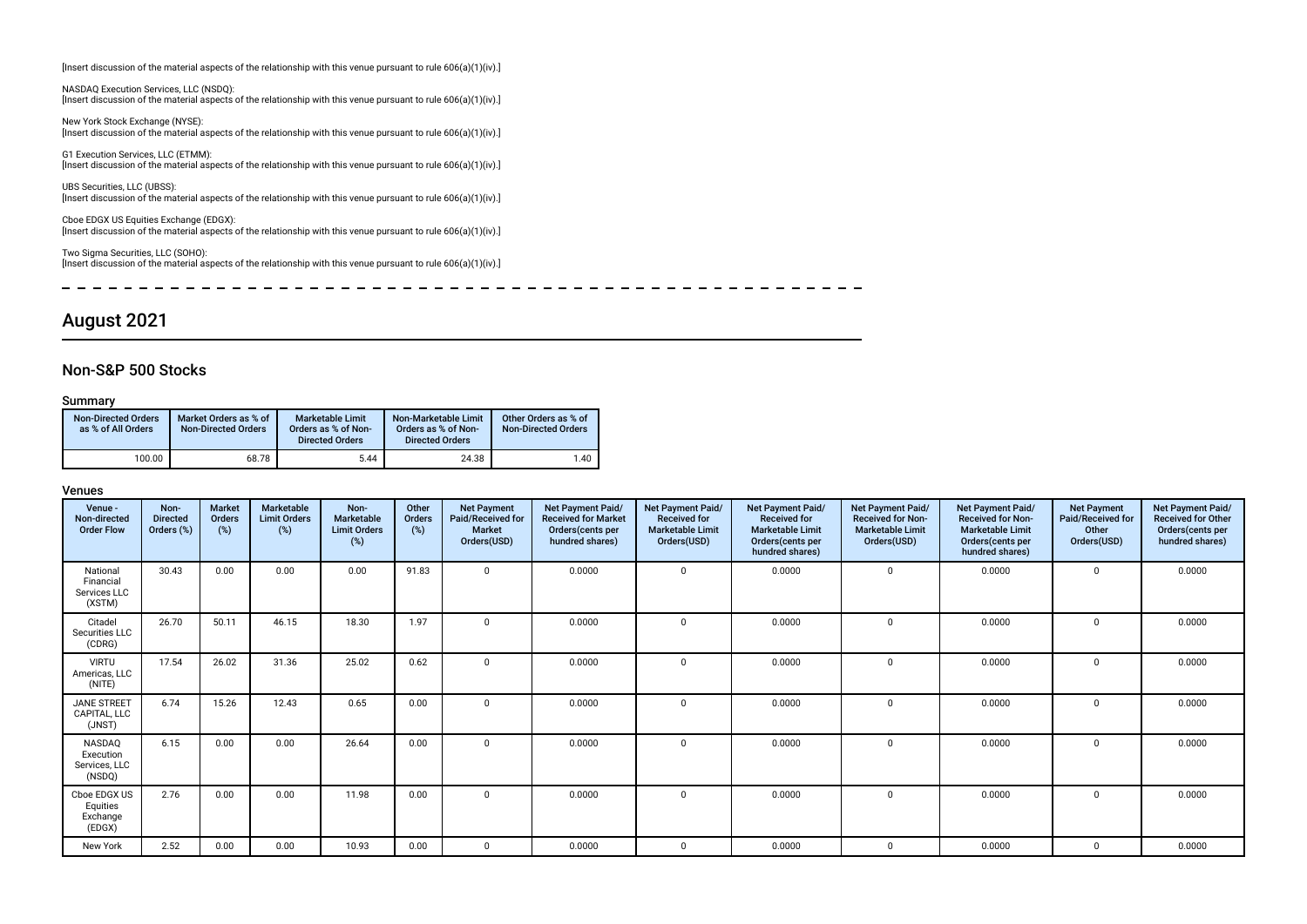| Venue -<br>Non-directed<br><b>Order Flow</b> | Non-<br><b>Directed</b><br>Orders (%) | Market<br><b>Orders</b><br>(%) | Marketable<br><b>Limit Orders</b><br>$(\%)$ | Non-<br>Marketable<br><b>Limit Orders</b><br>(%) | Other<br><b>Orders</b><br>(%) | <b>Net Payment</b><br>Paid/Received for<br><b>Market</b><br>Orders(USD) | Net Payment Paid/<br><b>Received for Market</b><br>Orders (cents per<br>hundred shares) | Net Payment Paid/<br><b>Received for</b><br><b>Marketable Limit</b><br>Orders(USD) | <b>Net Payment Paid/</b><br><b>Received for</b><br><b>Marketable Limit</b><br>Orders(cents per<br>hundred shares) | Net Payment Paid/<br><b>Received for Non-</b><br><b>Marketable Limit</b><br>Orders(USD) | <b>Net Payment Paid/</b><br><b>Received for Non-</b><br><b>Marketable Limit</b><br>Orders(cents per<br>hundred shares) | <b>Net Payment</b><br>Paid/Received for<br>Other<br>Orders(USD) | Net Payment Paid/<br><b>Received for Other</b><br>Orders(cents per<br>hundred shares) |
|----------------------------------------------|---------------------------------------|--------------------------------|---------------------------------------------|--------------------------------------------------|-------------------------------|-------------------------------------------------------------------------|-----------------------------------------------------------------------------------------|------------------------------------------------------------------------------------|-------------------------------------------------------------------------------------------------------------------|-----------------------------------------------------------------------------------------|------------------------------------------------------------------------------------------------------------------------|-----------------------------------------------------------------|---------------------------------------------------------------------------------------|
| Stock<br>Exchange<br>(NYSE)                  |                                       |                                |                                             |                                                  |                               |                                                                         |                                                                                         |                                                                                    |                                                                                                                   |                                                                                         |                                                                                                                        |                                                                 |                                                                                       |
| Two Sigma<br>Securities, LLC<br>(SOHO)       | 2.04                                  | 4.32                           | 6.51                                        | 0.32                                             | 0.00                          |                                                                         | 0.0000                                                                                  |                                                                                    | 0.0000                                                                                                            |                                                                                         | 0.0000                                                                                                                 |                                                                 | 0.0000                                                                                |
| Instinet<br><b>BlockCross</b><br>(BLKX)      | 1.85                                  | 0.00                           | 0.00                                        | 0.00                                             | 5.58                          |                                                                         | 0.0000                                                                                  |                                                                                    | 0.0000                                                                                                            |                                                                                         | 0.0000                                                                                                                 |                                                                 | 0.0000                                                                                |
| <b>UBS Securities,</b><br>LLC (UBSS)         | 1.33                                  | 2.02                           | 3.55                                        | 1.70                                             | 0.00                          |                                                                         | 0.0000                                                                                  |                                                                                    | 0.0000                                                                                                            |                                                                                         | 0.0000                                                                                                                 |                                                                 | 0.0000                                                                                |

National Financial Services LLC (XSTM):

NASDAQ Execution Services, LLC (NSDQ):

[Insert discussion of the material aspects of the relationship with this venue pursuant to rule 606(a)(1)(iv).]

Citadel Securities LLC (CDRG): [Insert discussion of the material aspects of the relationship with this venue pursuant to rule 606(a)(1)(iv).]

VIRTU Americas, LLC (NITE): [Insert discussion of the material aspects of the relationship with this venue pursuant to rule 606(a)(1)(iv).]

JANE STREET CAPITAL, LLC (JNST): [Insert discussion of the material aspects of the relationship with this venue pursuant to rule 606(a)(1)(iv).]

[Insert discussion of the material aspects of the relationship with this venue pursuant to rule 606(a)(1)(iv).] Cboe EDGX US Equities Exchange (EDGX):

[Insert discussion of the material aspects of the relationship with this venue pursuant to rule 606(a)(1)(iv).]

New York Stock Exchange (NYSE): [Insert discussion of the material aspects of the relationship with this venue pursuant to rule 606(a)(1)(iv).]

Two Sigma Securities, LLC (SOHO): [Insert discussion of the material aspects of the relationship with this venue pursuant to rule 606(a)(1)(iv).]

Instinet BlockCross (BLKX): [Insert discussion of the material aspects of the relationship with this venue pursuant to rule 606(a)(1)(iv).]

UBS Securities, LLC (UBSS): [Insert discussion of the material aspects of the relationship with this venue pursuant to rule 606(a)(1)(iv).]

 $\sim$  $-$ 

# August 2021

### **Options**

#### Summary

| <b>Non-Directed Orders</b><br>as % of All Orders | Market Orders as % of<br><b>Non-Directed Orders</b> | <b>Marketable Limit</b><br>Orders as % of Non-<br><b>Directed Orders</b> | Non-Marketable Limit<br>Orders as % of Non-<br><b>Directed Orders</b> | Other Orders as % of<br><b>Non-Directed Orders</b> |
|--------------------------------------------------|-----------------------------------------------------|--------------------------------------------------------------------------|-----------------------------------------------------------------------|----------------------------------------------------|
| 100.00                                           | 13.07                                               | 10.53                                                                    | 73.68                                                                 | 2.72                                               |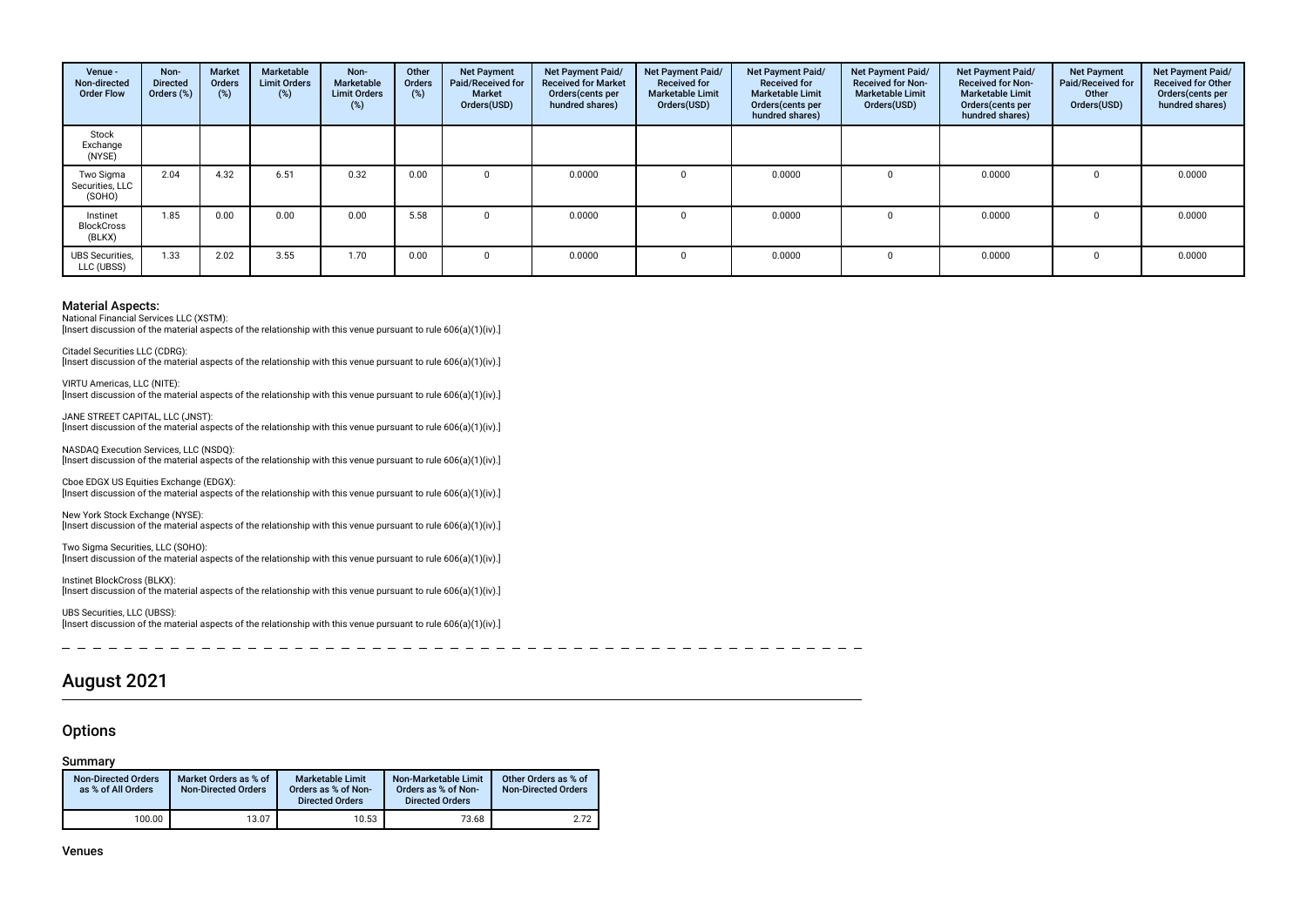| Venue -<br>Non-directed<br><b>Order Flow</b>     | Non-<br><b>Directed</b><br>Orders (%) | <b>Market</b><br><b>Orders</b><br>(%) | Marketable<br><b>Limit Orders</b><br>(%) | Non-<br>Marketable<br><b>Limit Orders</b><br>(%) | Other<br><b>Orders</b><br>(%) | <b>Net Payment</b><br>Paid/Received for<br><b>Market</b><br>Orders(USD) | Net Payment Paid/<br><b>Received for Market</b><br>Orders(cents per<br>hundred shares) | Net Payment Paid/<br><b>Received for</b><br><b>Marketable Limit</b><br>Orders(USD) | Net Payment Paid/<br><b>Received for</b><br><b>Marketable Limit</b><br>Orders (cents per<br>hundred shares) | Net Payment Paid/<br><b>Received for Non-</b><br><b>Marketable Limit</b><br>Orders(USD) | <b>Net Payment Paid/</b><br><b>Received for Non-</b><br><b>Marketable Limit</b><br>Orders(cents per<br>hundred shares) | <b>Net Payment</b><br>Paid/Received<br>for Other<br>Orders(USD) | Net Payment Paid/<br><b>Received for Other</b><br>Orders(cents per<br>hundred shares) |
|--------------------------------------------------|---------------------------------------|---------------------------------------|------------------------------------------|--------------------------------------------------|-------------------------------|-------------------------------------------------------------------------|----------------------------------------------------------------------------------------|------------------------------------------------------------------------------------|-------------------------------------------------------------------------------------------------------------|-----------------------------------------------------------------------------------------|------------------------------------------------------------------------------------------------------------------------|-----------------------------------------------------------------|---------------------------------------------------------------------------------------|
| <b>Citadel Securities</b><br>LLC (CDRG)          | 50.45                                 | 49.35                                 | 50.00                                    | 50.21                                            | 68.75                         |                                                                         | 0.0000                                                                                 |                                                                                    | 0.0000                                                                                                      |                                                                                         | 0.0000                                                                                                                 |                                                                 | 0.0000                                                                                |
| Susquehanna<br>Capital Group<br>(SUSQ)           | 19.00                                 | 41.56                                 | 37.10                                    | 15.09                                            | 18.75                         | $\Omega$                                                                | 0.0000                                                                                 |                                                                                    | 0.0000                                                                                                      |                                                                                         | 0.0000                                                                                                                 |                                                                 | 0.0000                                                                                |
| Wolverine<br>Execution<br>Services LLC<br>(WEXX) | 17.31                                 | 0.00                                  | 0.00                                     | 20.99                                            | 0.00                          | $\Omega$                                                                | 0.0000                                                                                 | $\Omega$                                                                           | 0.0000                                                                                                      |                                                                                         | 0.0000                                                                                                                 |                                                                 | 0.0000                                                                                |
| Dash Financial<br>Technologies<br>LLC (DASH)     | 9.28                                  | 5.19                                  | 11.29                                    | 9.47                                             | 12.50                         | $\Omega$                                                                | 0.0000                                                                                 |                                                                                    | 0.0000                                                                                                      |                                                                                         | 0.0000                                                                                                                 |                                                                 | 0.0000                                                                                |
| Morgan Stanley<br>& Company LLC<br>(MSCO)        | 3.96                                  | 3.90                                  | 1.61                                     | 4.25                                             | 0.00                          | $\Omega$                                                                | 0.0000                                                                                 |                                                                                    | 0.0000                                                                                                      |                                                                                         | 0.0000                                                                                                                 |                                                                 | 0.0000                                                                                |

Citadel Securities LLC (CDRG): [Insert discussion of the material aspects of the relationship with this venue pursuant to rule 606(a)(1)(iv).]

Susquehanna Capital Group (SUSQ): [Insert discussion of the material aspects of the relationship with this venue pursuant to rule 606(a)(1)(iv).]

Wolverine Execution Services LLC (WEXX): [Insert discussion of the material aspects of the relationship with this venue pursuant to rule 606(a)(1)(iv).]

Dash Financial Technologies LLC (DASH): [Insert discussion of the material aspects of the relationship with this venue pursuant to rule 606(a)(1)(iv).]

Morgan Stanley & Company LLC (MSCO): [Insert discussion of the material aspects of the relationship with this venue pursuant to rule 606(a)(1)(iv).]

# September 2021

### S&P 500 Stocks

#### Summary

| <b>Non-Directed Orders</b><br>as % of All Orders | Market Orders as % of<br><b>Non-Directed Orders</b> | <b>Marketable Limit</b><br>Orders as % of Non-<br><b>Directed Orders</b> | Non-Marketable Limit<br>Orders as % of Non-<br><b>Directed Orders</b> | Other Orders as % of<br><b>Non-Directed Orders</b> |
|--------------------------------------------------|-----------------------------------------------------|--------------------------------------------------------------------------|-----------------------------------------------------------------------|----------------------------------------------------|
| 100.00                                           | 78.92                                               | 1.85                                                                     | 18.25                                                                 | 0.97                                               |

| Venue -<br>Non-directed<br><b>Order Flow</b> | Non-<br><b>Directed</b><br>Orders (%) | <b>Market</b><br><b>Orders</b><br>(%) | Marketable<br><b>Limit Orders</b><br>(%) | Non-<br>Marketable<br><b>Limit Orders</b><br>(%) | Other<br><b>Orders</b><br>(%) | <b>Net Payment</b><br>Paid/Received for<br><b>Market</b><br>Orders(USD) | Net Payment Paid/<br><b>Received for Market</b><br>Orders (cents per<br>hundred shares) | <b>Net Payment Paid/</b><br><b>Received for</b><br><b>Marketable Limit</b><br>Orders(USD) | <b>Net Payment Paid/</b><br><b>Received for</b><br><b>Marketable Limit</b><br>Orders (cents per<br>hundred shares) | <b>Net Payment Paid/</b><br><b>Received for Non-</b><br><b>Marketable Limit</b><br>Orders(USD) | <b>Net Payment Paid/</b><br><b>Received for Non-</b><br><b>Marketable Limit</b><br>Orders (cents per<br>hundred shares) | <b>Net Payment</b><br>Paid/Received for<br>Other<br>Orders(USD) | <b>Net Payment Paid/</b><br><b>Received for Other</b><br>Orders(cents per<br>hundred shares) |
|----------------------------------------------|---------------------------------------|---------------------------------------|------------------------------------------|--------------------------------------------------|-------------------------------|-------------------------------------------------------------------------|-----------------------------------------------------------------------------------------|-------------------------------------------------------------------------------------------|--------------------------------------------------------------------------------------------------------------------|------------------------------------------------------------------------------------------------|-------------------------------------------------------------------------------------------------------------------------|-----------------------------------------------------------------|----------------------------------------------------------------------------------------------|
| Citadel<br>Securities LLC<br>(CDRG)          | 28.01                                 | 50.06                                 | 31.82                                    | 12.76                                            | 0.91                          |                                                                         | 0.0000                                                                                  |                                                                                           | 0.0000                                                                                                             |                                                                                                | 0.0000                                                                                                                  |                                                                 | 0.0000                                                                                       |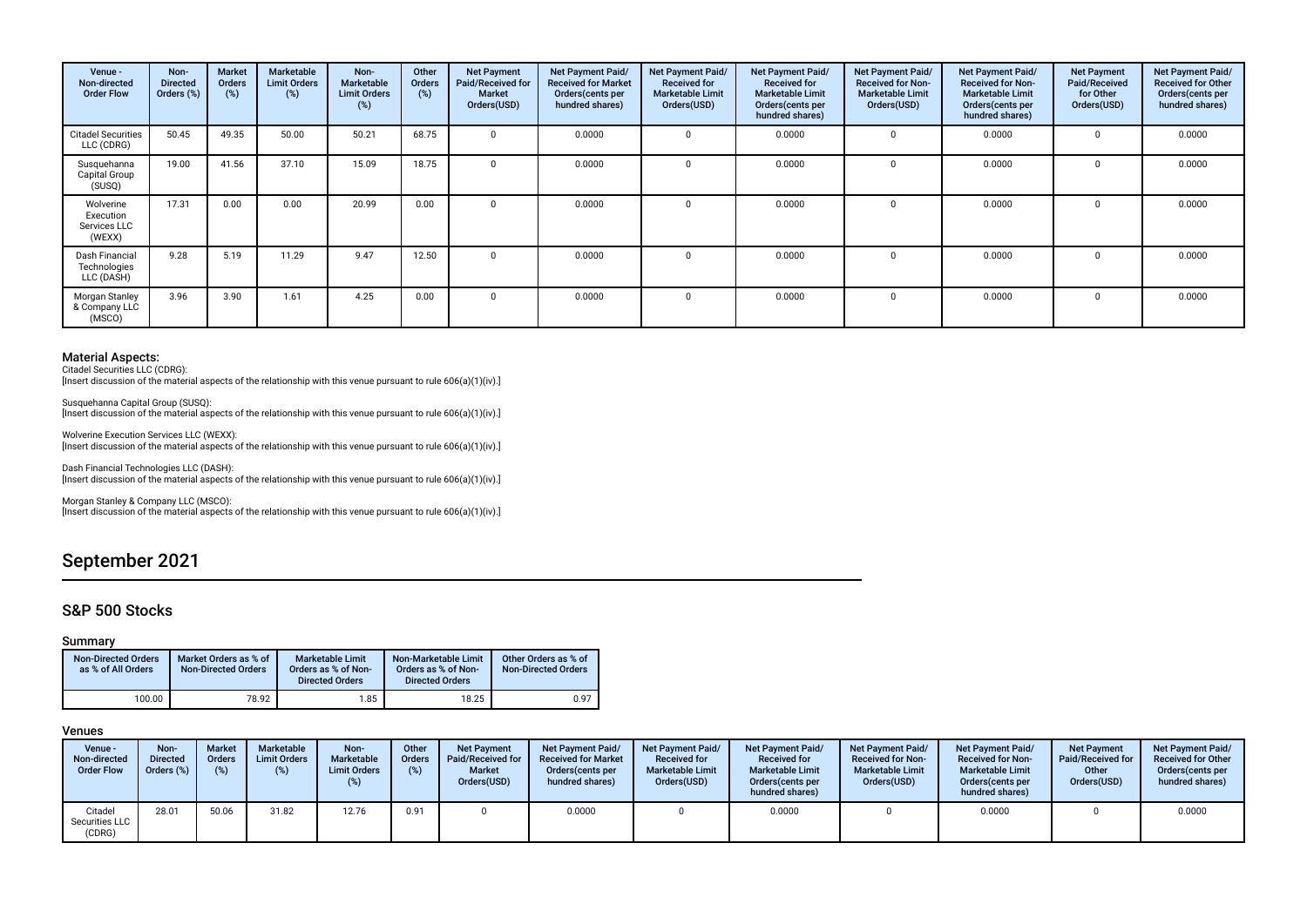| Venue -<br>Non-directed<br><b>Order Flow</b>    | Non-<br><b>Directed</b><br>Orders (%) | <b>Market</b><br>Orders<br>(%) | Marketable<br><b>Limit Orders</b><br>(%) | Non-<br>Marketable<br><b>Limit Orders</b><br>(%) | Other<br>Orders<br>(%) | <b>Net Payment</b><br>Paid/Received for<br><b>Market</b><br>Orders(USD) | Net Payment Paid/<br><b>Received for Market</b><br>Orders(cents per<br>hundred shares) | Net Payment Paid/<br><b>Received for</b><br><b>Marketable Limit</b><br>Orders(USD) | Net Payment Paid/<br><b>Received for</b><br><b>Marketable Limit</b><br>Orders(cents per<br>hundred shares) | Net Payment Paid/<br><b>Received for Non-</b><br><b>Marketable Limit</b><br>Orders(USD) | Net Payment Paid/<br><b>Received for Non-</b><br><b>Marketable Limit</b><br>Orders(cents per<br>hundred shares) | <b>Net Payment</b><br>Paid/Received for<br>Other<br>Orders(USD) | Net Payment Paid/<br><b>Received for Other</b><br>Orders(cents per<br>hundred shares) |
|-------------------------------------------------|---------------------------------------|--------------------------------|------------------------------------------|--------------------------------------------------|------------------------|-------------------------------------------------------------------------|----------------------------------------------------------------------------------------|------------------------------------------------------------------------------------|------------------------------------------------------------------------------------------------------------|-----------------------------------------------------------------------------------------|-----------------------------------------------------------------------------------------------------------------|-----------------------------------------------------------------|---------------------------------------------------------------------------------------|
| National<br>Financial<br>Services LLC<br>(XSTM) | 23.57                                 | 0.00                           | 0.00                                     | 0.00                                             | 97.03                  | $\mathbf 0$                                                             | 0.0000                                                                                 | $\mathbf{0}$                                                                       | 0.0000                                                                                                     | $\mathbf 0$                                                                             | 0.0000                                                                                                          | $\mathbf 0$                                                     | 0.0000                                                                                |
| <b>VIRTU</b><br>Americas, LLC<br>(NITE)         | 16.03                                 | 24.74                          | 22.73                                    | 13.39                                            | 1.37                   | $\overline{0}$                                                          | 0.0000                                                                                 | $\Omega$                                                                           | 0.0000                                                                                                     | $\mathbf 0$                                                                             | 0.0000                                                                                                          | $\mathbf 0$                                                     | 0.0000                                                                                |
| JANE STREET<br>CAPITAL, LLC<br>(JNST)           | 9.32                                  | 18.38                          | 18.18                                    | 1.05                                             | 0.00                   | $\overline{0}$                                                          | 0.0000                                                                                 | $\mathbf 0$                                                                        | 0.0000                                                                                                     | $\mathbf 0$                                                                             | 0.0000                                                                                                          | $\mathbf 0$                                                     | 0.0000                                                                                |
| NASDAQ<br>Execution<br>Services, LLC<br>(NSDQ)  | 7.76                                  | 0.00                           | 4.55                                     | 29.08                                            | 0.00                   | $\overline{0}$                                                          | 0.0000                                                                                 | $\mathbf 0$                                                                        | 0.0000                                                                                                     | $\mathbf 0$                                                                             | 0.0000                                                                                                          | $\mathbf 0$                                                     | 0.0000                                                                                |
| New York<br>Stock<br>Exchange<br>(NYSE)         | 7.43                                  | 0.00                           | 4.55                                     | 27.82                                            | 0.00                   | $\mathbf 0$                                                             | 0.0000                                                                                 | $\mathbf{0}$                                                                       | 0.0000                                                                                                     | $\mathbf 0$                                                                             | 0.0000                                                                                                          | $\Omega$                                                        | 0.0000                                                                                |
| <b>UBS</b><br>Securities, LLC<br>(UBSS)         | 3.44                                  | 0.81                           | 4.55                                     | 11.09                                            | 0.23                   | $\mathbf 0$                                                             | 0.0000                                                                                 | $\Omega$                                                                           | 0.0000                                                                                                     | $\mathbf 0$                                                                             | 0.0000                                                                                                          | $\Omega$                                                        | 0.0000                                                                                |
| Two Sigma<br>Securities, LLC<br>(SOHO)          | 1.94                                  | 3.47                           | 13.64                                    | 0.42                                             | 0.00                   | $\overline{0}$                                                          | 0.0000                                                                                 | $\mathbf 0$                                                                        | 0.0000                                                                                                     | 0                                                                                       | 0.0000                                                                                                          | $\Omega$                                                        | 0.0000                                                                                |
| G1 Execution<br>Services, LLC<br>(ETMM)         | 1.22                                  | 2.54                           | 0.00                                     | 0.00                                             | 0.00                   | $\overline{0}$                                                          | 0.0000                                                                                 | $\mathbf 0$                                                                        | 0.0000                                                                                                     | 0                                                                                       | 0.0000                                                                                                          | $\Omega$                                                        | 0.0000                                                                                |
| Cboe EDGX US<br>Equities<br>Exchange<br>(EDGX)  | 1.16                                  | 0.00                           | 0.00                                     | 4.39                                             | 0.00                   | $\mathbf{0}$                                                            | 0.0000                                                                                 | $\Omega$                                                                           | 0.0000                                                                                                     | 0                                                                                       | 0.0000                                                                                                          | $\Omega$                                                        | 0.0000                                                                                |

Citadel Securities LLC (CDRG): [Insert discussion of the material aspects of the relationship with this venue pursuant to rule 606(a)(1)(iv).]

National Financial Services LLC (XSTM): [Insert discussion of the material aspects of the relationship with this venue pursuant to rule  $606(a)(1)(iv)$ .]

VIRTU Americas, LLC (NITE): [Insert discussion of the material aspects of the relationship with this venue pursuant to rule 606(a)(1)(iv).]

JANE STREET CAPITAL, LLC (JNST): [Insert discussion of the material aspects of the relationship with this venue pursuant to rule 606(a)(1)(iv).]

NASDAQ Execution Services, LLC (NSDQ): [Insert discussion of the material aspects of the relationship with this venue pursuant to rule 606(a)(1)(iv).]

New York Stock Exchange (NYSE): [Insert discussion of the material aspects of the relationship with this venue pursuant to rule 606(a)(1)(iv).]

UBS Securities, LLC (UBSS): [Insert discussion of the material aspects of the relationship with this venue pursuant to rule 606(a)(1)(iv).]

Two Sigma Securities, LLC (SOHO): [Insert discussion of the material aspects of the relationship with this venue pursuant to rule 606(a)(1)(iv).]

G1 Execution Services, LLC (ETMM): [Insert discussion of the material aspects of the relationship with this venue pursuant to rule 606(a)(1)(iv).]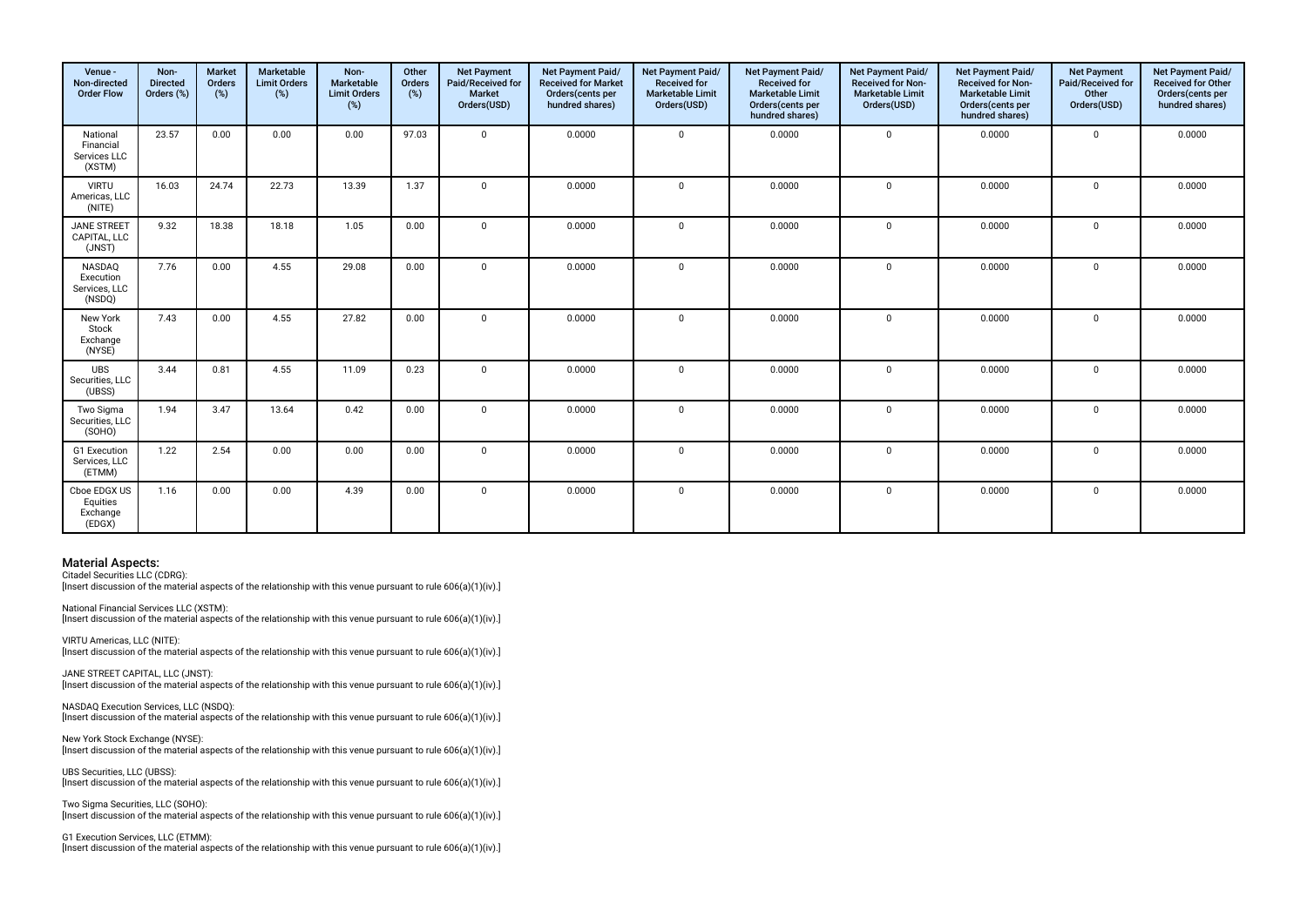----------------------- $\frac{1}{2}$ 

# September 2021

### Non-S&P 500 Stocks

### Summary

| <b>Non-Directed Orders</b><br>as % of All Orders | Market Orders as % of<br><b>Non-Directed Orders</b> | Marketable Limit<br>Orders as % of Non-<br><b>Directed Orders</b> | Non-Marketable Limit<br>Orders as % of Non-<br><b>Directed Orders</b> | Other Orders as % of<br><b>Non-Directed Orders</b> |
|--------------------------------------------------|-----------------------------------------------------|-------------------------------------------------------------------|-----------------------------------------------------------------------|----------------------------------------------------|
| 100.00                                           | 71.96                                               | 3.40                                                              | 22.85                                                                 | 179                                                |

| Venue -<br>Non-directed<br><b>Order Flow</b>    | Non-<br><b>Directed</b><br>Orders (%) | <b>Market</b><br>Orders<br>$(\%)$ | Marketable<br><b>Limit Orders</b><br>$(\%)$ | Non-<br>Marketable<br><b>Limit Orders</b><br>(%) | Other<br>Orders<br>(%) | <b>Net Payment</b><br>Paid/Received for<br>Market<br>Orders(USD) | Net Payment Paid/<br><b>Received for Market</b><br>Orders(cents per<br>hundred shares) | Net Payment Paid/<br><b>Received for</b><br><b>Marketable Limit</b><br>Orders(USD) | Net Payment Paid/<br><b>Received for</b><br><b>Marketable Limit</b><br>Orders(cents per<br>hundred shares) | Net Payment Paid/<br><b>Received for Non-</b><br><b>Marketable Limit</b><br>Orders(USD) | Net Payment Paid/<br><b>Received for Non-</b><br><b>Marketable Limit</b><br>Orders(cents per<br>hundred shares) | <b>Net Payment</b><br>Paid/Received for<br>Other<br>Orders(USD) | Net Payment Paid/<br><b>Received for Other</b><br>Orders(cents per<br>hundred shares) |
|-------------------------------------------------|---------------------------------------|-----------------------------------|---------------------------------------------|--------------------------------------------------|------------------------|------------------------------------------------------------------|----------------------------------------------------------------------------------------|------------------------------------------------------------------------------------|------------------------------------------------------------------------------------------------------------|-----------------------------------------------------------------------------------------|-----------------------------------------------------------------------------------------------------------------|-----------------------------------------------------------------|---------------------------------------------------------------------------------------|
| National<br>Financial<br>Services LLC<br>(XSTM) | 30.36                                 | 0.00                              | 0.00                                        | 0.00                                             | 93.31                  | $\Omega$                                                         | 0.0000                                                                                 | $\mathbf 0$                                                                        | 0.0000                                                                                                     | $\mathbf 0$                                                                             | 0.0000                                                                                                          | $\mathbf 0$                                                     | 0.0000                                                                                |
| Citadel<br>Securities LLC<br>(CDRG)             | 24.99                                 | 51.23                             | 45.45                                       | 12.32                                            | 1.26                   | $\Omega$                                                         | 0.0000                                                                                 | $\mathbf 0$                                                                        | 0.0000                                                                                                     | $\mathbf 0$                                                                             | 0.0000                                                                                                          | $\Omega$                                                        | 0.0000                                                                                |
| <b>VIRTU</b><br>Americas, LLC<br>(NITE)         | 17.08                                 | 25.80                             | 35.23                                       | 21.58                                            | 1.72                   | $\Omega$                                                         | 0.0000                                                                                 | $\mathbf 0$                                                                        | 0.0000                                                                                                     | $\mathbf 0$                                                                             | 0.0000                                                                                                          | $\Omega$                                                        | 0.0000                                                                                |
| <b>JANE STREET</b><br>CAPITAL, LLC<br>(JNST)    | 7.05                                  | 16.47                             | 11.36                                       | 0.85                                             | 0.00                   | $\Omega$                                                         | 0.0000                                                                                 | $\mathbf 0$                                                                        | 0.0000                                                                                                     | $\mathbf 0$                                                                             | 0.0000                                                                                                          | $\mathbf 0$                                                     | 0.0000                                                                                |
| NASDAQ<br>Execution<br>Services, LLC<br>(NSDQ)  | 6.47                                  | 0.00                              | 0.00                                        | 25.49                                            | 0.00                   | $\Omega$                                                         | 0.0000                                                                                 | $\mathbf 0$                                                                        | 0.0000                                                                                                     | $\mathbf 0$                                                                             | 0.0000                                                                                                          | $\Omega$                                                        | 0.0000                                                                                |
| New York<br>Stock<br>Exchange<br>(NYSE)         | 4.46                                  | 0.00                              | 1.14                                        | 17.50                                            | 0.00                   | $\Omega$                                                         | 0.0000                                                                                 | $\mathbf 0$                                                                        | 0.0000                                                                                                     | $\mathbf 0$                                                                             | 0.0000                                                                                                          | $\Omega$                                                        | 0.0000                                                                                |
| Cboe EDGX US<br>Equities<br>Exchange<br>(EDGX)  | 2.48                                  | 0.00                              | 0.00                                        | 9.77                                             | 0.00                   | $\Omega$                                                         | 0.0000                                                                                 | $\mathbf 0$                                                                        | 0.0000                                                                                                     | $\mathbf 0$                                                                             | 0.0000                                                                                                          | $\Omega$                                                        | 0.0000                                                                                |
| <b>NYSE Arca</b><br>(ARCA)                      | 1.53                                  | 0.00                              | 0.00                                        | 6.03                                             | 0.00                   | $\mathbf 0$                                                      | 0.0000                                                                                 | $\mathbf{0}$                                                                       | 0.0000                                                                                                     | $\mathbf 0$                                                                             | 0.0000                                                                                                          | $\mathbf 0$                                                     | 0.0000                                                                                |
| Two Sigma<br>Securities, LLC<br>(SOHO)          | 1.32                                  | 3.06                              | 3.41                                        | 0.08                                             | 0.00                   | $\Omega$                                                         | 0.0000                                                                                 | $\mathbf 0$                                                                        | 0.0000                                                                                                     | $\mathbf 0$                                                                             | 0.0000                                                                                                          | $\mathbf 0$                                                     | 0.0000                                                                                |
| Instinet<br><b>BlockCross</b><br>(BLKX)         | 1.14                                  | 0.00                              | 0.00                                        | 0.00                                             | 3.51                   | $\Omega$                                                         | 0.0000                                                                                 | $\mathbf 0$                                                                        | 0.0000                                                                                                     | $\mathbf 0$                                                                             | 0.0000                                                                                                          | $^{\circ}$                                                      | 0.0000                                                                                |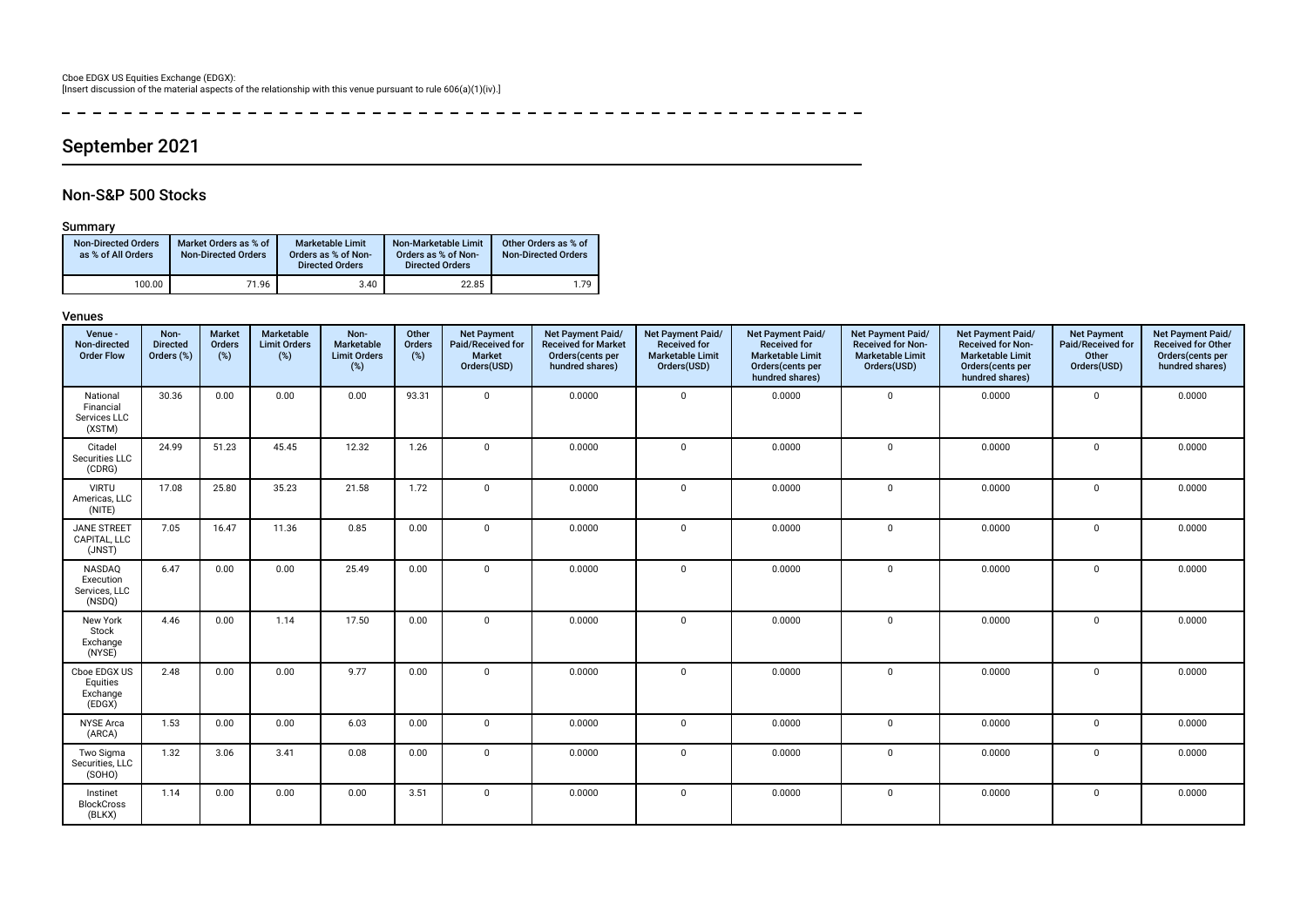National Financial Services LLC (XSTM): [Insert discussion of the material aspects of the relationship with this venue pursuant to rule 606(a)(1)(iv).]

Citadel Securities LLC (CDRG): [Insert discussion of the material aspects of the relationship with this venue pursuant to rule 606(a)(1)(iv).]

VIRTU Americas, LLC (NITE): [Insert discussion of the material aspects of the relationship with this venue pursuant to rule 606(a)(1)(iv).]

JANE STREET CAPITAL, LLC (JNST): [Insert discussion of the material aspects of the relationship with this venue pursuant to rule 606(a)(1)(iv).]

NASDAQ Execution Services, LLC (NSDQ): [Insert discussion of the material aspects of the relationship with this venue pursuant to rule 606(a)(1)(iv).]

New York Stock Exchange (NYSE): [Insert discussion of the material aspects of the relationship with this venue pursuant to rule 606(a)(1)(iv).]

Cboe EDGX US Equities Exchange (EDGX): [Insert discussion of the material aspects of the relationship with this venue pursuant to rule 606(a)(1)(iv).]

NYSE Arca (ARCA): [Insert discussion of the material aspects of the relationship with this venue pursuant to rule 606(a)(1)(iv).]

Two Sigma Securities, LLC (SOHO): [Insert discussion of the material aspects of the relationship with this venue pursuant to rule 606(a)(1)(iv).]

Instinet BlockCross (BLKX): [Insert discussion of the material aspects of the relationship with this venue pursuant to rule 606(a)(1)(iv).]

 $\overline{\phantom{0}}$  $\overline{\phantom{0}}$  $-$ 

# September 2021

#### **Options**

 $\sim$ 

#### Summary

| <b>Non-Directed Orders</b><br>as % of All Orders | Market Orders as % of<br><b>Non-Directed Orders</b> | <b>Marketable Limit</b><br>Orders as % of Non-<br><b>Directed Orders</b> | Non-Marketable Limit<br>Orders as % of Non-<br><b>Directed Orders</b> | Other Orders as % of<br><b>Non-Directed Orders</b> |
|--------------------------------------------------|-----------------------------------------------------|--------------------------------------------------------------------------|-----------------------------------------------------------------------|----------------------------------------------------|
| 100.00                                           | 13.16                                               | 9.33                                                                     | 70.33                                                                 | 7.18                                               |

| Venue -<br>Non-directed<br><b>Order Flow</b>     | Non-<br><b>Directed</b><br>Orders (%) | Market<br>Orders<br>(%) | Marketable<br><b>Limit Orders</b><br>(%) | Non-<br>Marketable<br><b>Limit Orders</b><br>(%) | Other<br><b>Orders</b><br>$(\%)$ | <b>Net Payment</b><br>Paid/Received for<br><b>Market</b><br>Orders(USD) | Net Payment Paid/<br><b>Received for Market</b><br>Orders (cents per<br>hundred shares) | Net Payment Paid/<br><b>Received for</b><br><b>Marketable Limit</b><br>Orders(USD) | Net Payment Paid/<br><b>Received for</b><br><b>Marketable Limit</b><br>Orders (cents per<br>hundred shares) | <b>Net Payment Paid/</b><br><b>Received for Non-</b><br><b>Marketable Limit</b><br>Orders(USD) | Net Payment Paid/<br><b>Received for Non-</b><br><b>Marketable Limit</b><br>Orders (cents per<br>hundred shares) | <b>Net Payment</b><br>Paid/Received<br>for Other<br>Orders(USD) | Net Payment Paid/<br><b>Received for Other</b><br>Orders(cents per<br>hundred shares) |
|--------------------------------------------------|---------------------------------------|-------------------------|------------------------------------------|--------------------------------------------------|----------------------------------|-------------------------------------------------------------------------|-----------------------------------------------------------------------------------------|------------------------------------------------------------------------------------|-------------------------------------------------------------------------------------------------------------|------------------------------------------------------------------------------------------------|------------------------------------------------------------------------------------------------------------------|-----------------------------------------------------------------|---------------------------------------------------------------------------------------|
| <b>Citadel Securities</b><br>LLC (CDRG)          | 46.51                                 | 47.27                   | 42.50                                    | 46.78                                            | 46.67                            |                                                                         | 0.0000                                                                                  | $\Omega$                                                                           | 0.0000                                                                                                      |                                                                                                | 0.0000                                                                                                           |                                                                 | 0.0000                                                                                |
| Wolverine<br>Execution<br>Services LLC<br>(WEXX) | 21.88                                 | 9.09                    | 5.00                                     | 26.73                                            | 0.00                             | U                                                                       | 0.0000                                                                                  | $\Omega$                                                                           | 0.0000                                                                                                      |                                                                                                | 0.0000                                                                                                           |                                                                 | 0.0000                                                                                |
| Susquehanna<br>Capital Group<br>(SUSQ)           | 16.36                                 | 36.36                   | 37.50                                    | 11.22                                            | 23.33                            |                                                                         | 0.0000                                                                                  | $\Omega$                                                                           | 0.0000                                                                                                      |                                                                                                | 0.0000                                                                                                           |                                                                 | 0.0000                                                                                |
| Dash Financial<br>Technologies<br>LLC (DASH)     | 9.19                                  | 1.82                    | 5.00                                     | 10.74                                            | 6.67                             | $\Omega$                                                                | 0.0000                                                                                  | $\Omega$                                                                           | 0.0000                                                                                                      |                                                                                                | 0.0000                                                                                                           |                                                                 | 0.0000                                                                                |